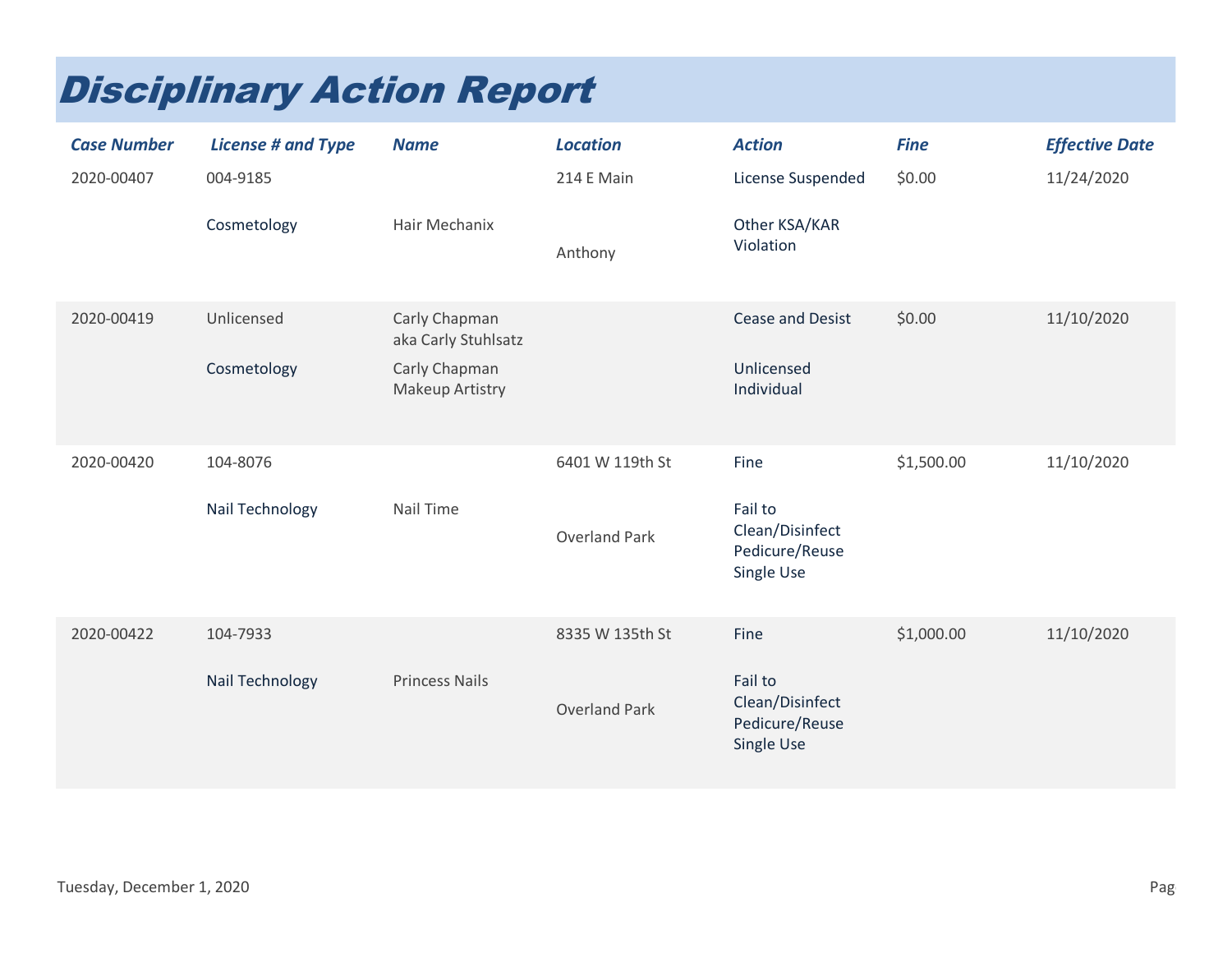| <b>Case Number</b> | <b>License # and Type</b> | <b>Name</b>                                  | <b>Location</b>                   | <b>Action</b>                                              | <b>Fine</b> | <b>Effective Date</b> |
|--------------------|---------------------------|----------------------------------------------|-----------------------------------|------------------------------------------------------------|-------------|-----------------------|
| 2020-00423         | 005-75                    |                                              | 7908 Quivira Road                 | Fine                                                       | \$500.00    | 11/10/2020            |
|                    | School                    | Trendsetters<br>International<br>Cosmetology | Lenexa                            | Monthly<br><b>Reporting of Hours</b>                       |             |                       |
| 2020-00424         | 004-99407                 |                                              | 12020 Blue Valley<br>Pkwy Ste 225 | Fine                                                       | \$500.00    | 11/10/2020            |
|                    | Cosmetology               | Solera Salon &<br>Spa Overland Park          | <b>Overland Park</b>              | Single-Use Items-<br>Reusing/Fail to<br>Dispose of         |             |                       |
| 2020-00426         | 004-99030                 |                                              | 1206 Patton Rd                    | Fine                                                       | \$250.00    | 11/10/2020            |
|                    | Cosmetology               | <b>Brookdale Great</b><br>Bend               | <b>Great Bend</b>                 | Expired<br>Establishment<br>License                        |             |                       |
| 2020-00427         | 204-9788                  |                                              | 11111 Nail Ave Ste<br>207         | Fine                                                       | \$500.00    | 11/10/2020            |
|                    | <b>Esthetics</b>          | Gisela's European<br>Skincare                | Leawood                           | Unlicensed<br>Establishment                                |             |                       |
| 2020-00428         | 104-8207                  |                                              | 18118 W 119th St                  | Fine                                                       | \$1,000.00  | 11/10/2020            |
|                    | Nail Technology           | <b>Glace Nails</b>                           | Olathe                            | Fail to<br>Clean/Disinfect<br>Pedicure/Reuse<br>Single Use |             |                       |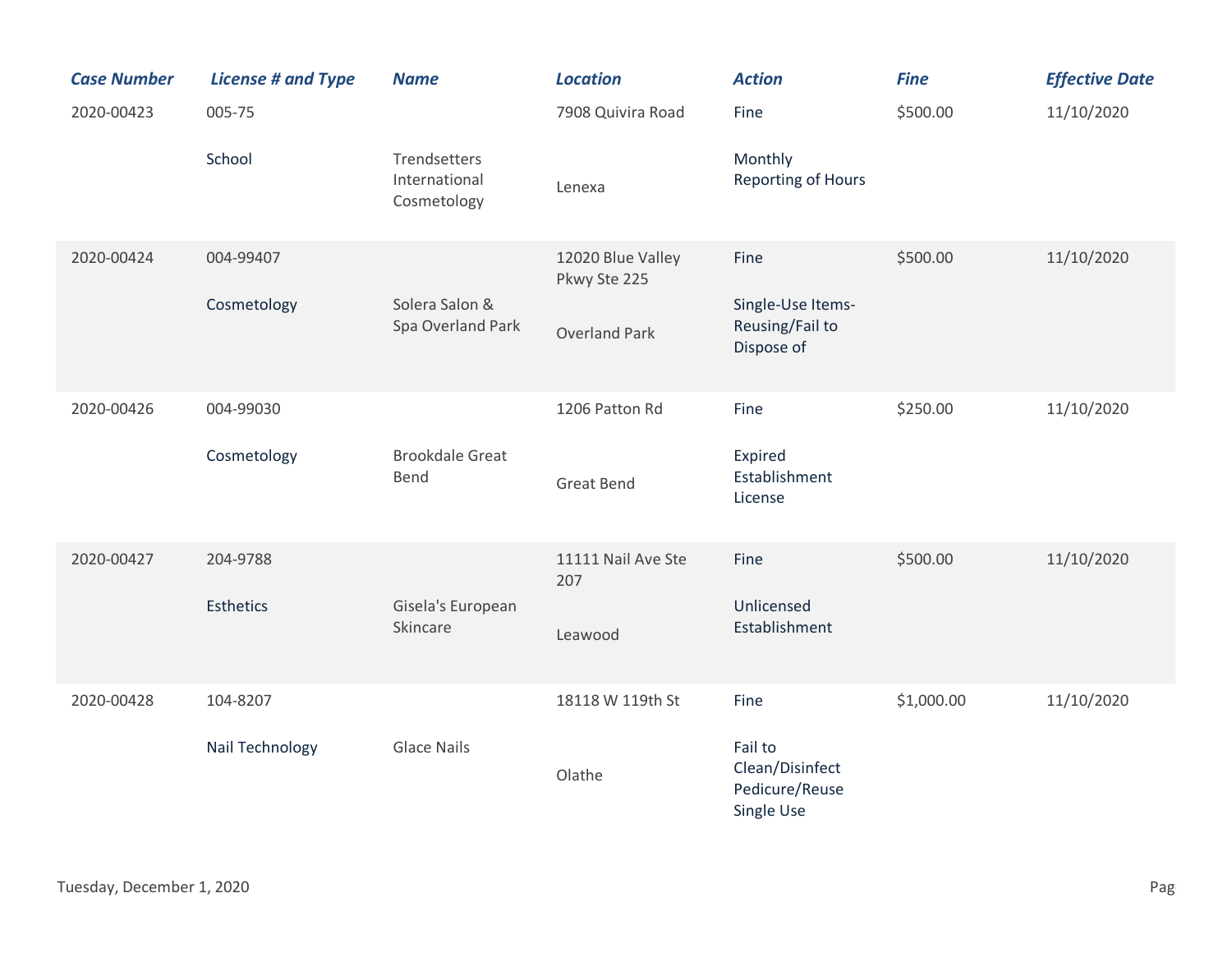| <b>Case Number</b> | <b>License # and Type</b>   | <b>Name</b>                            | <b>Location</b>           | <b>Action</b>                                              | <b>Fine</b> | <b>Effective Date</b> |
|--------------------|-----------------------------|----------------------------------------|---------------------------|------------------------------------------------------------|-------------|-----------------------|
| 2020-00429         | 104-6727<br>Nail Technology | <b>Rose Nails</b>                      | 4175 Somerset Dr.         | Fine<br>Single-Use Items-<br>Reusing/Fail to               | \$1,000.00  | 11/10/2020            |
|                    |                             |                                        | Prairie Village           | Dispose of                                                 |             |                       |
| 2020-00430         | 004-4230                    |                                        | 13406 College Blvd        | Fine                                                       | \$500.00    | 11/10/2020            |
|                    | Cosmetology                 | Salon Burget                           | Lenexa                    | Single-Use Items-<br>Reusing/Fail to<br>Dispose of         |             |                       |
| 2020-00432         | 104-8069                    |                                        | 2250 N Rock Rd Ste<br>124 | Fine                                                       | \$500.00    | 11/10/2020            |
|                    | Nail Technology             | M and N Wichita<br>LLC, Princess Nails | Wichita                   | Single-Use Items-<br>Reusing/Fail to<br>Dispose of         |             |                       |
| 2020-00433         | 104-6679                    |                                        | 550 N. Rock Rd.           | Fine                                                       | \$2,000.00  | 11/10/2020            |
|                    | Nail Technology             | <b>VIP Nail Salon</b>                  | Wichita                   | Fail to<br>Clean/Disinfect<br>Pedicure/Reuse<br>Single Use |             |                       |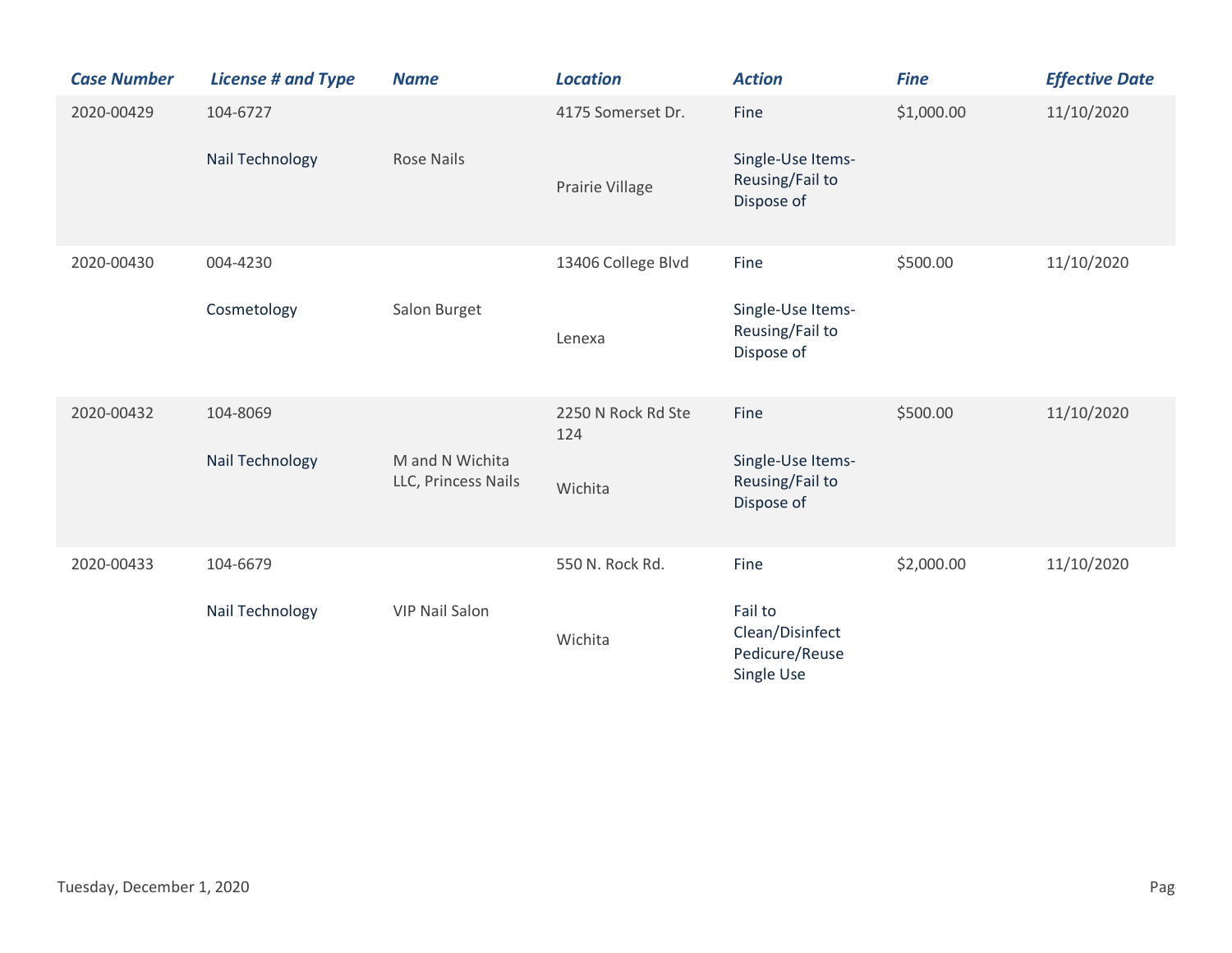| <b>Case Number</b> | <b>License # and Type</b> | <b>Name</b>                                         | <b>Location</b>      | <b>Action</b>                                              | <b>Fine</b> | <b>Effective Date</b> |
|--------------------|---------------------------|-----------------------------------------------------|----------------------|------------------------------------------------------------|-------------|-----------------------|
| 2020-00438         | 104-8227                  |                                                     | 7508 W 119th St      | Fine                                                       | \$1,000.00  | 11/10/2020            |
|                    | Nail Technology           | Mani Pedi Me Nail<br>Salon                          | <b>Overland Park</b> | Fail to<br>Clean/Disinfect<br>Pedicure/Reuse<br>Single Use |             |                       |
| 2020-00439         | 104-7830                  |                                                     | 305 N Moonlight Rd   | Fine                                                       | \$2,000.00  | 11/10/2020            |
|                    | Nail Technology           | Mazee Nails and<br>Spa                              | Gardner              | Fail to<br>Clean/Disinfect<br>Pedicure/Reuse<br>Single Use |             |                       |
| 2020-00440         | 104-6461                  |                                                     | 15210 W. 119th St.   | Fine                                                       | \$1,000.00  | 11/10/2020            |
|                    | Nail Technology           | B. B. Nails                                         | Olathe               | Single-Use Items-<br>Reusing/Fail to<br>Dispose of         |             |                       |
| 2020-00442         | 004-12695                 |                                                     | 114 S 4th St         | Fine                                                       | \$500.00    | 11/10/2020            |
|                    | Cosmetology               | Linde African<br><b>Braiding and Hair</b><br>Supply | Manhattan            | Expired<br>Establishment<br>License                        |             |                       |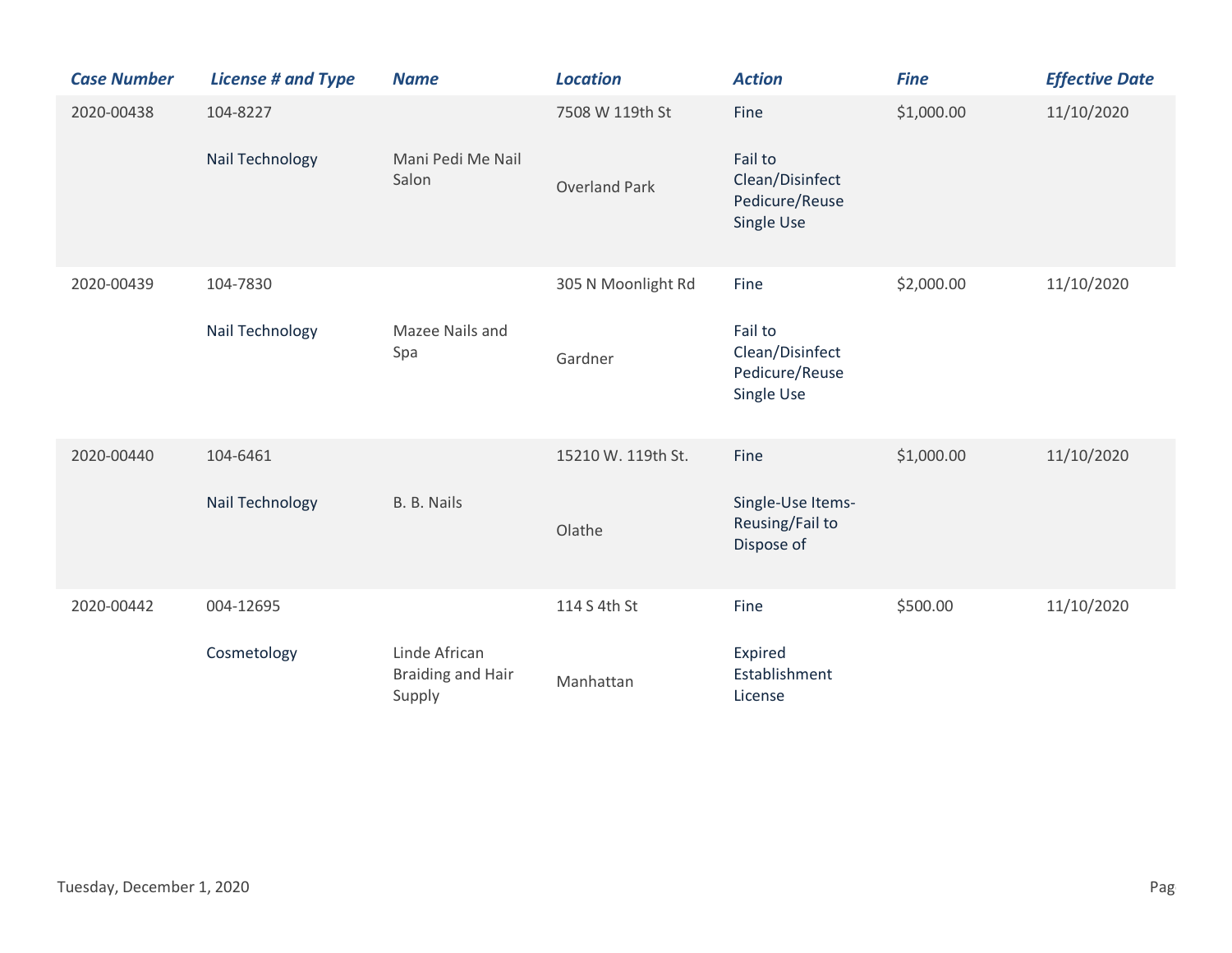| <b>Case Number</b> | <b>License # and Type</b>    | <b>Name</b>              | <b>Location</b> | <b>Action</b>                              | <b>Fine</b> | <b>Effective Date</b> |
|--------------------|------------------------------|--------------------------|-----------------|--------------------------------------------|-------------|-----------------------|
| 2020-00443         | 006-23535<br>Cosmetology     | Sato, Mitsuo             |                 | Fine<br>Expired<br>Practitioner<br>License | \$250.00    | 11/10/2020            |
| 2020-00444         | 101-88061<br>Nail Technology | Dang, Thi Vui            |                 | Fine<br>Late Apprentice<br>Application     | \$25.00     | 11/10/2020            |
| 2020-00445         | 101-88058<br>Nail Technology | Vo, Thi Thuy Ngan        |                 | Fine<br>Late Apprentice<br>Application     | \$25.00     | 11/10/2020            |
| 2020-00446         | 101-88059<br>Nail Technology | Nguyen, Thi<br>Quynh Nhu |                 | Fine<br>Late Apprentice<br>Application     | \$25.00     | 11/10/2020            |
| 2020-00447         | 101-88053<br>Nail Technology | Ho, Thi Phuong           |                 | Fine<br>Late Apprentice<br>Application     | \$25.00     | 11/10/2020            |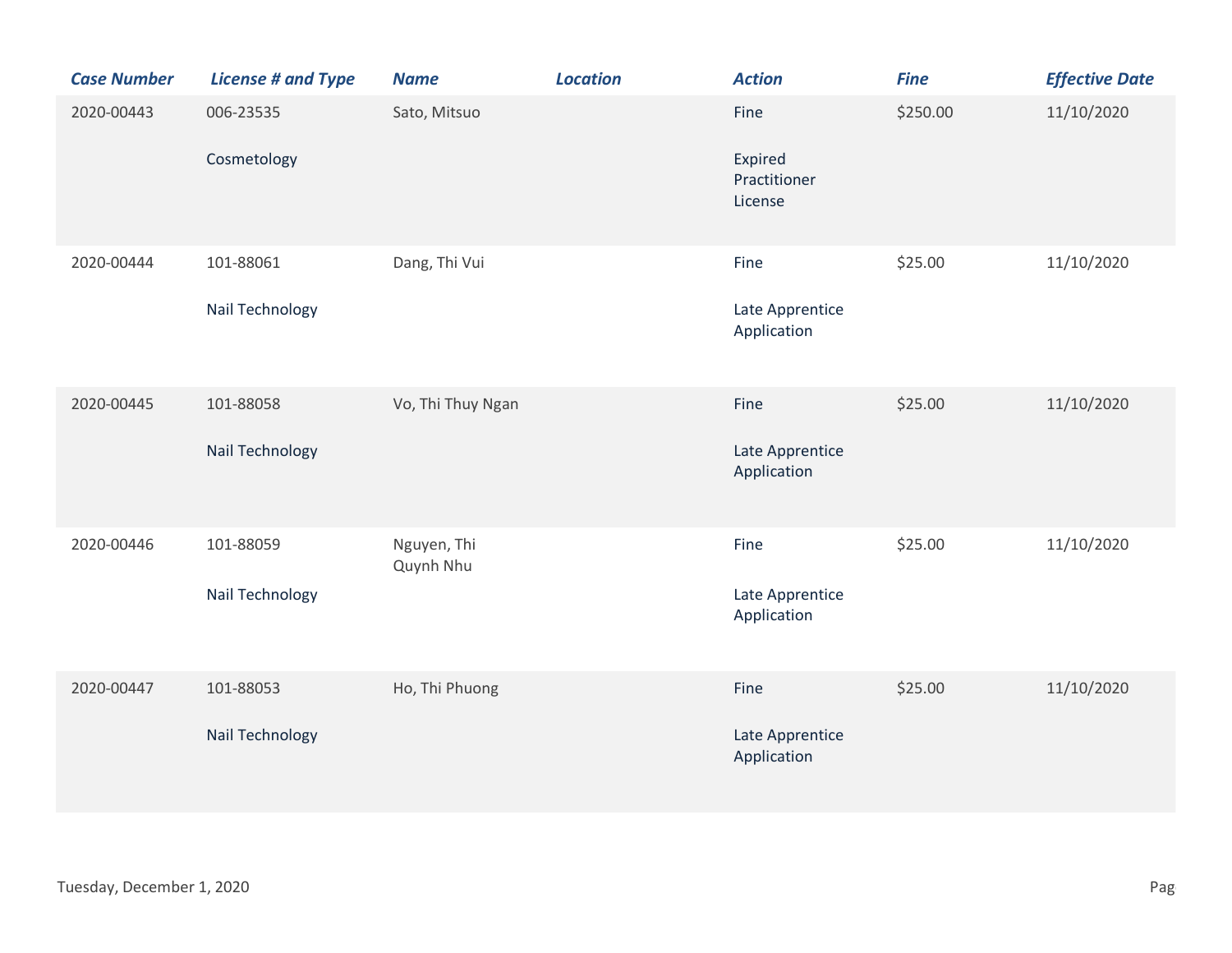| <b>Case Number</b> | <b>License # and Type</b> | <b>Name</b>              | <b>Location</b> | <b>Action</b>                  | <b>Fine</b> | <b>Effective Date</b> |
|--------------------|---------------------------|--------------------------|-----------------|--------------------------------|-------------|-----------------------|
| 2020-00448         | 101-88054                 | Vu, Thi Nguyet<br>Minh   |                 | Fine                           | \$25.00     | 11/10/2020            |
|                    | Nail Technology           |                          |                 | Late Apprentice<br>Application |             |                       |
| 2020-00449         | 201-94266                 | Pauley, Stephanie        |                 | Fine                           | \$25.00     | 11/24/2020            |
|                    | <b>Esthetics</b>          |                          |                 | Late Apprentice<br>Application |             |                       |
| 2020-00450         | 101-88067                 | Grubb, Skylar<br>JoLeigh |                 | Fine                           | \$25.00     | 11/10/2020            |
|                    | Nail Technology           |                          |                 | Late Apprentice<br>Application |             |                       |
| 2020-00451         | 101-88051                 | Lux, Senghuy             |                 | Fine                           | \$25.00     | 11/10/2020            |
|                    | Nail Technology           |                          |                 | Late Apprentice<br>Application |             |                       |
| 2020-00452         | 101-88057                 | Tit Mean, Seavmey        |                 | Fine                           | \$25.00     | 11/10/2020            |
|                    | Nail Technology           |                          |                 | Late Apprentice<br>Application |             |                       |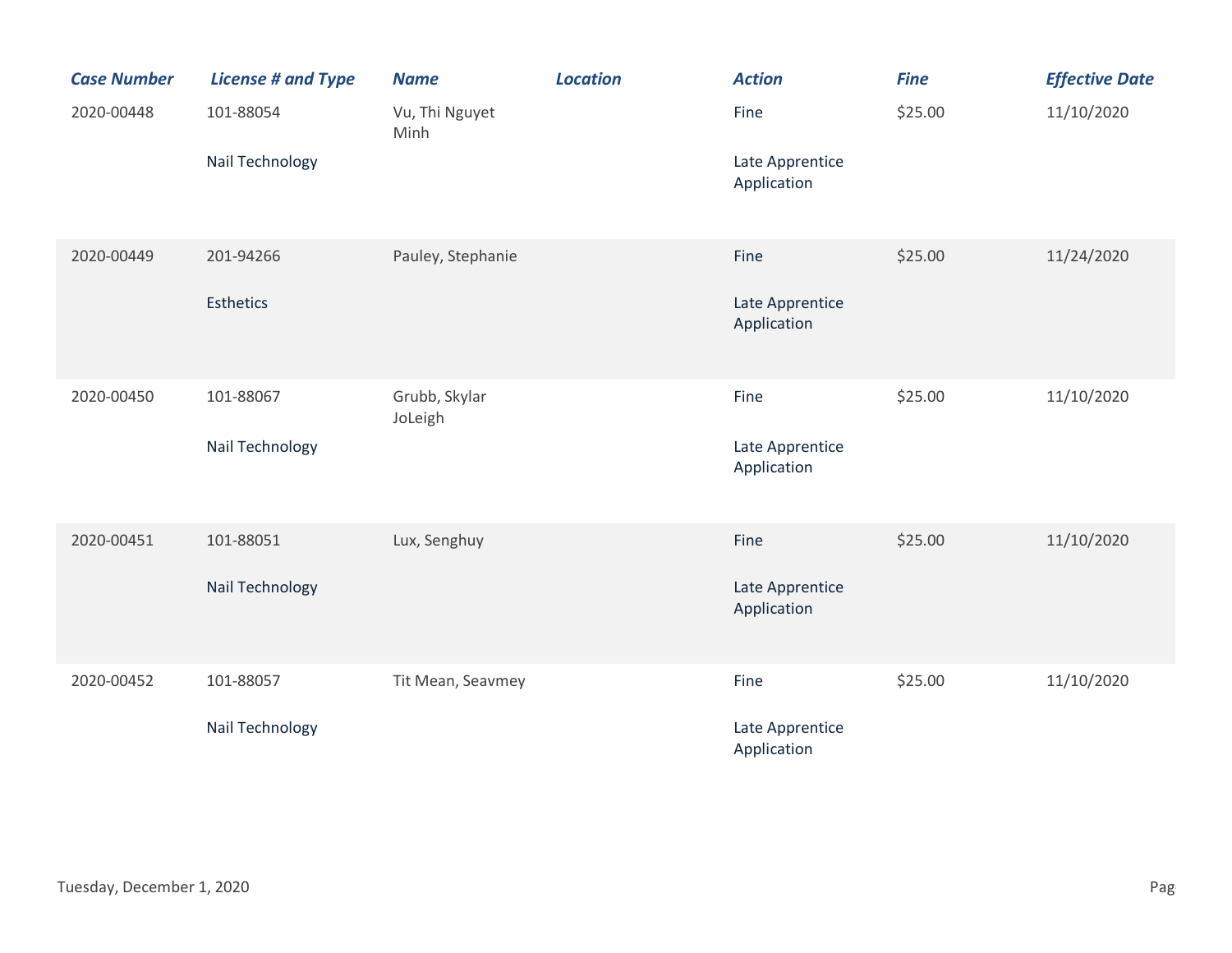| <b>Case Number</b> | <b>License # and Type</b>    | <b>Name</b>            | <b>Location</b> | <b>Action</b>                          | <b>Fine</b> | <b>Effective Date</b> |
|--------------------|------------------------------|------------------------|-----------------|----------------------------------------|-------------|-----------------------|
| 2020-00453         | 101-88063<br>Nail Technology | Rosas, Raven<br>Amaris |                 | Fine<br>Late Apprentice<br>Application | \$25.00     | 11/10/2020            |
| 2020-00454         | 101-88056<br>Nail Technology | Trinh, Quyen T         |                 | Fine<br>Late Apprentice<br>Application | \$25.00     | 11/10/2020            |
| 2020-00455         | 101-88048<br>Nail Technology | Jones, Linh            |                 | Fine<br>Late Apprentice<br>Application | \$25.00     | 11/10/2020            |
| 2020-00456         | 101-88047<br>Nail Technology | Le, Khoa Viet Dang     |                 | Fine<br>Late Apprentice<br>Application | \$25.00     | 11/10/2020            |
| 2020-00457         | 101-88055<br>Nail Technology | Perera,<br>Karannagoda |                 | Fine<br>Late Apprentice<br>Application | \$25.00     | 11/10/2020            |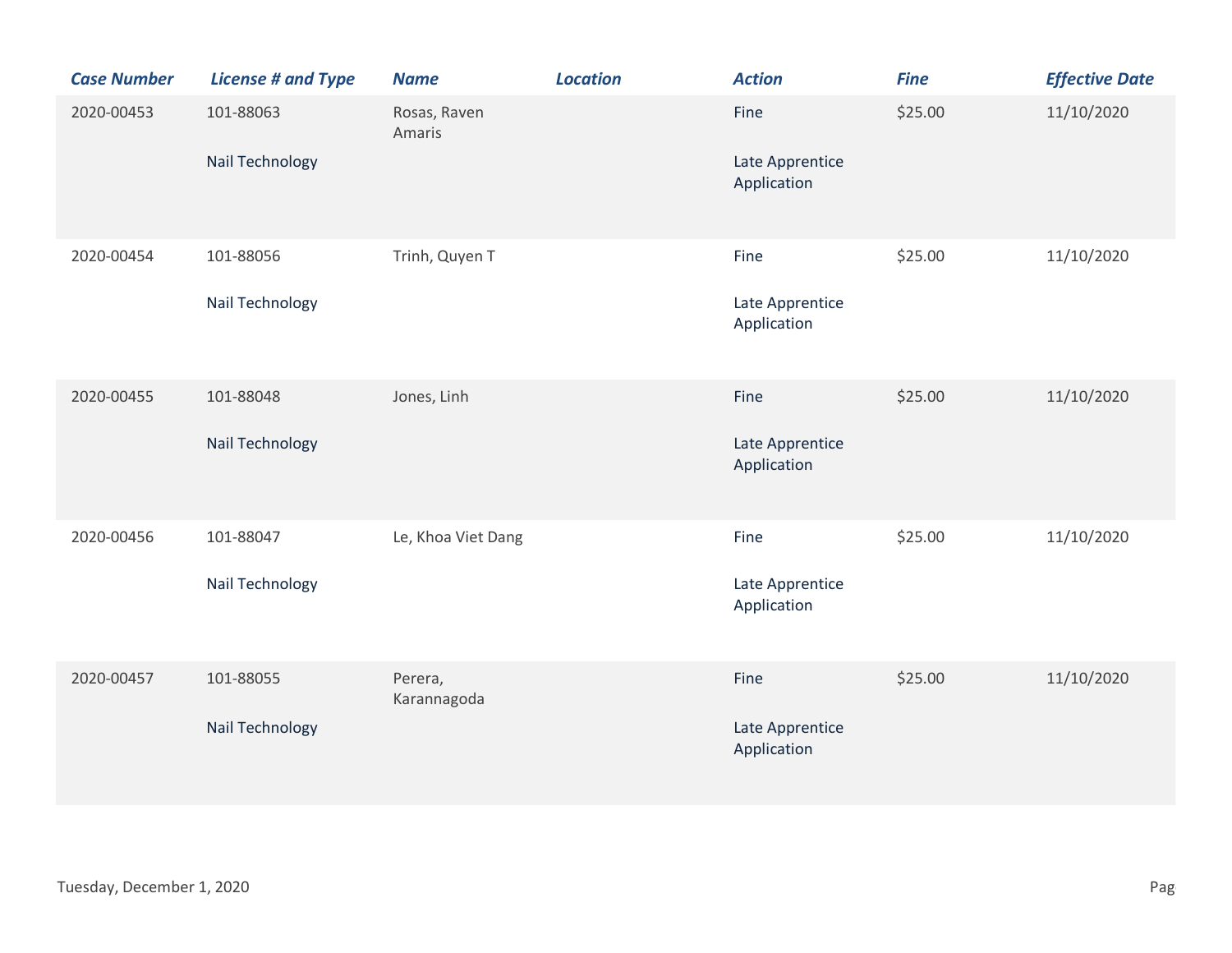| <b>Case Number</b> | <b>License # and Type</b> | <b>Name</b>                         | <b>Location</b> | <b>Action</b>                  | <b>Fine</b> | <b>Effective Date</b> |
|--------------------|---------------------------|-------------------------------------|-----------------|--------------------------------|-------------|-----------------------|
| 2020-00458         | 101-88060                 | Nguyen, Ho Tuyet<br>Suong           |                 | Fine                           | \$25.00     | 11/10/2020            |
|                    | Nail Technology           |                                     |                 | Late Apprentice<br>Application |             |                       |
| 2020-00459         | 101-88050                 | Nguyen, Tuyet<br>Linhm Thi          |                 | Fine                           | \$25.00     | 11/10/2020            |
|                    | Nail Technology           |                                     |                 | Late Apprentice<br>Application |             |                       |
| 2020-00460         | 101-88062                 | Nguyen, Anh Loc                     |                 | Fine                           | \$25.00     | 11/10/2020            |
|                    | Nail Technology           |                                     |                 | Late Apprentice<br>Application |             |                       |
| 2020-00461         | 202-97474                 | Castro-Martinez,<br><b>Blanca A</b> |                 | Fine                           | \$25.00     | 11/24/2020            |
|                    | <b>Esthetics</b>          |                                     |                 | Late Apprentice<br>Application |             |                       |
| 2020-00463         | 001-101924                | Costa, Brigitte<br>Noel             |                 | Fine                           | \$25.00     | 11/10/2020            |
|                    | Cosmetology               |                                     |                 | Late Apprentice<br>Application |             |                       |